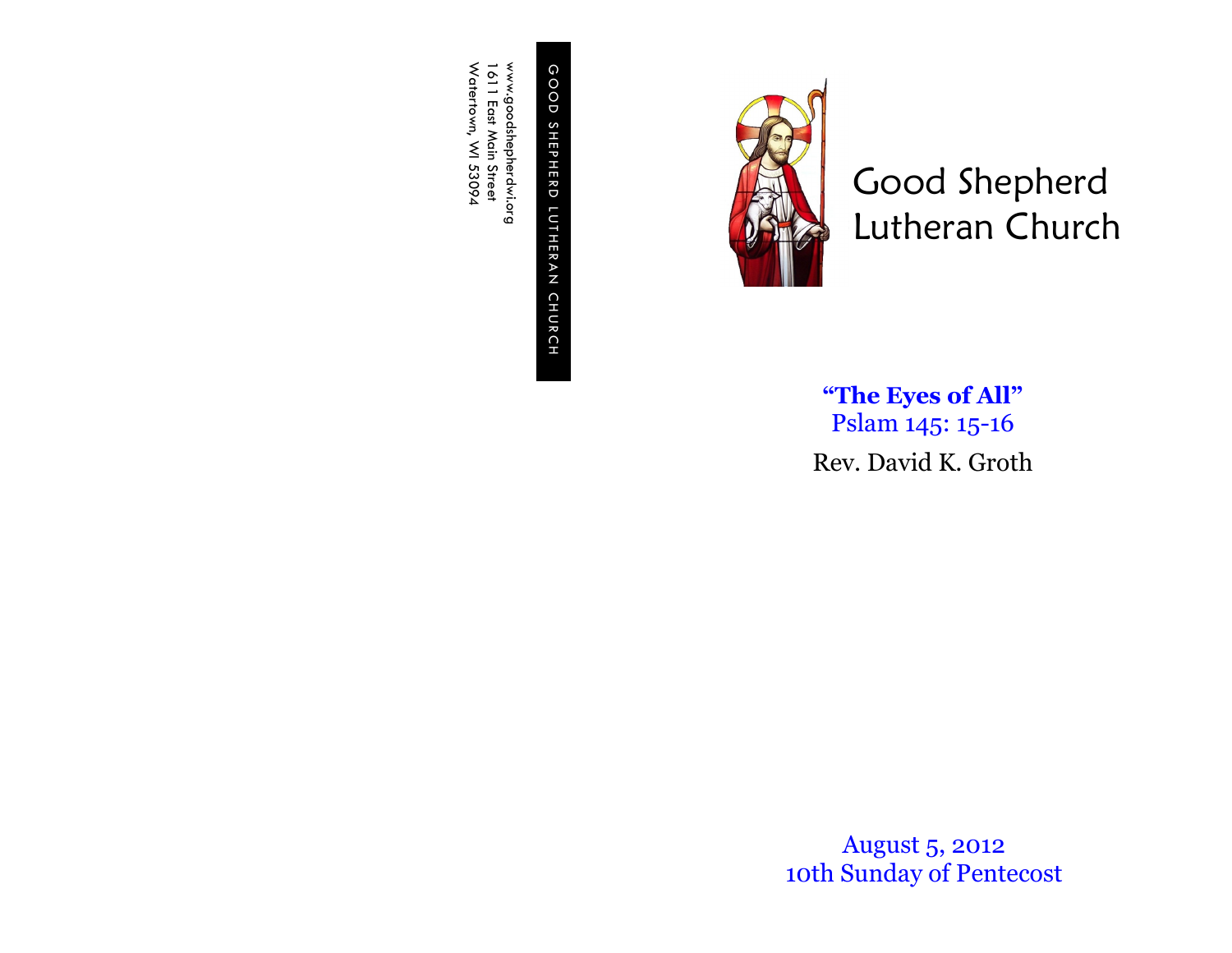## **Collect of the Day**

Merciful Father, You gave Your Son Jesus as the heavenly bread of life. Grant us faith to feast on Him in Your Word and Sacraments that we may be nourished unto life everlasting; through the same Jesus Christ, Our Lord, who lives and reigns with You and the Holy Spirit, one God, now and forever. Amen.

"*The eyes of all look to you, and you give them their food in due season. You open your hand; you satisfy the desire of every living thing"* (Psalm 145:15-16).

When I think of this verse, I think of our dog Benno. In the evening, we feed him no sooner than 5:00 pm, so by 4:55 you'll find him there in the laundry room, looking at his dish and then looking at me and looking at his dish again. Sometimes I think he's on the verge of speech, but for now his eyes still do the talking.

The eyes of all look to you, O Lord, and you give them their food at the proper time. I think of the squirrel last week at Memorial Union in Madison. His hunger for food was stronger than his fear of humans. And so he wove in between the tables and chairs and feet, cautiously, because not everyone was glad to see him and he knew it. He looked to me, with the same look that Benno gives. I gave him a big piece of popcorn which he grabbed with both paws. He sat on his haunches and nibbled furiously, rotating it in those hand-like paws of his.

The eyes of all look to you, O Lord. I think of the carp (or Koi) at the St. Louis Botanical Gardens. At a bridge you can buy pellets and sprinkle them into the water. I've learned that if you drop the pellets one at a time in small space, the carp will converge on that space, food." (Gen. 1:29ff). He withheld nothing. What generosity! And with that generosity comes responsibility, for we learn a couple of chapters later that we are indeed our brother's keeper.

 "You open your hand; you satisfy the desire of every living thing." That hand of his is always full; he never runs out. As much as he gives, there is always more to give, more than we can take in. He does it with food. He did it on the cross as well. He opened his hands and satisfied our deepest needs. We may not have the appetite for forgiveness like we do for brats and burgers. Yet the Bible teaches we need that forgiveness as much as we need anything. Without it, there is no salvation. Without forgiveness, there is no admittance into heaven. Without it, there is no eternal life. And the Good News is God has opened his hands on the cross, and satisfies us with his forgiveness. He gives us again his body and blood.

Did you notice in the Old Testament lesson, God heard their grumbling. And rather than turning away from his people or condemning them, he responds and sends them meat to eat and bread to the full . . . not because it was such a pleasure giving them things. No but because he heard their grumbling against him. He could have stirred up his anger, but he was stirred by his compassion. He hears our grumbling and he notices our ingratitude, and still he opens his hands and satisfies us with his forgiveness. He's not in the business of starving anyone in any way. He loves to satisfy his creatures with good things, and of these none is better, and none more essential than his forgiveness, for our bodies, our souls, and our salvation.

"The eyes of all look to you, and you give them their food in due season. You open your hand; you satisfy the desire of every living thing." Amen.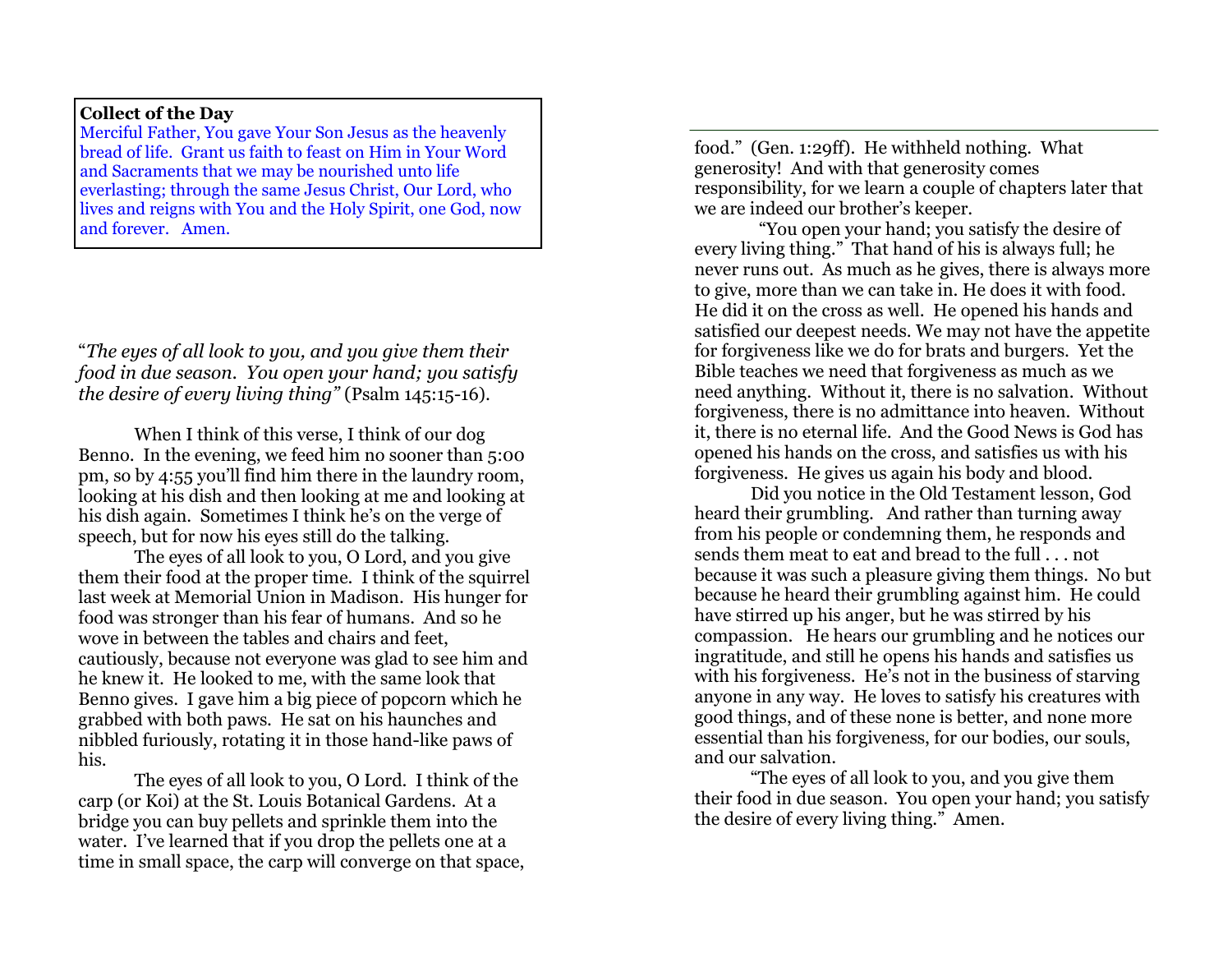like Job who said, "The Lord gives and the Lord takes away. Blessed be the name of the Lord!" (Job 1:21).

"The eyes of all look to you, O Lord, and you give them their food at the proper time. You open your hand and satisfy the desire of every living thing." Why then do people starve, you ask? If he gives people their food at the proper time, why then is there still hunger and malnourishment? Often it's not so much a genuine question as it is an indictment against God . . . and against his Word.

Show me where there are starving people and it's usually the same place where there's military strife and refugees on the run and maybe even convoys full of food idling at the border, unable to enter because it's too dangerous. Show me where there are starving people and it's usually the same place where there's deep corruption within the government and profound neglect of duties. Show me where there are starving people and I'll show you a nation of wealthy Christians unmindful of a hungry world, a nation of rich men and women who can be so stingy with our alms for the hungry. Show me where there are starving people and just try to blame that on God, and I'll take you down to the Potawatomi casino and I'll show you what bad stewardship looks like, and then I'll show you how the average household in Watertown spends far more on soda than it does on any sort of humanitarian relief. Show me where there are starving people, and I'll show you a world broken by man's sin, where there are floods and drought and hail, where there is blight, and clouds of pests, and it all finds its origin not in the activity of God nor the inactivity of God, but in man's ancient and on-going disobedience.

Instead of indicting God, we do well to praise and thank him for his generosity and grace. In the first chapter Genesis God said, "Behold, I have give you every plant yielding seed that is on the face of all the earth, and every tree with seed in its fruit. You shall have them for

and go nuts and jostle and push and soon you'll be looking at maybe fifty enormous carp mouths with fat lips opening and closing, and all those eyes on you and on their manna coming down from heaven.

"You open your hand and satisfy the desire of every living thing." I think of the homeless woman sitting on a bench in a park in Manhattan. She had pigeons perched on her shoulders, her knees, even her head. Their comfort with her implied a daily ritual, a daily feeding. Some New Yorkers think of pigeons as rats with wings. But I suspect that homeless woman worried more about dangerous people than dangerous pigeons. The birds looked to her and she opened her hand and satisfied their desires.

Ultimately, all food comes from God. There is no food for man or beast or bird unless it comes from his hand. Often God uses us and other creatures to distribute it. In the Large Catechism, Luther wrote, "Creatures are only the hands, channels, and means by which God gives all things. So He gives to the mother breasts and milk to offer to her child, and He gives corn and all kinds of produce from the earth for nourishment. None of these blessings could be produced by any creature of itself" (LC 1, 26).

The Father cares for and sustains each of His creatures, from the amoeba to the angels. He gives them their food at the proper time. Can you do that? Or as the Lord asked of Job, "Can you hunt the prey for the lion, or satisfy the appetite of the young lions, when they crouch in their dens or lie in wait in their thicket? Who provides for the raven its prey" he asks, "when its young ones cry to God for help?" (38:39).

Every fork full in your life and mine comes from the Lord. Every single thistle seed for the gold finches comes from the Lord. Psalm 104 says that too: "The young lions roar for their prey, seeking their food from God" (v. 21). Psalm 147, <sup>"</sup>He covers the heavens with